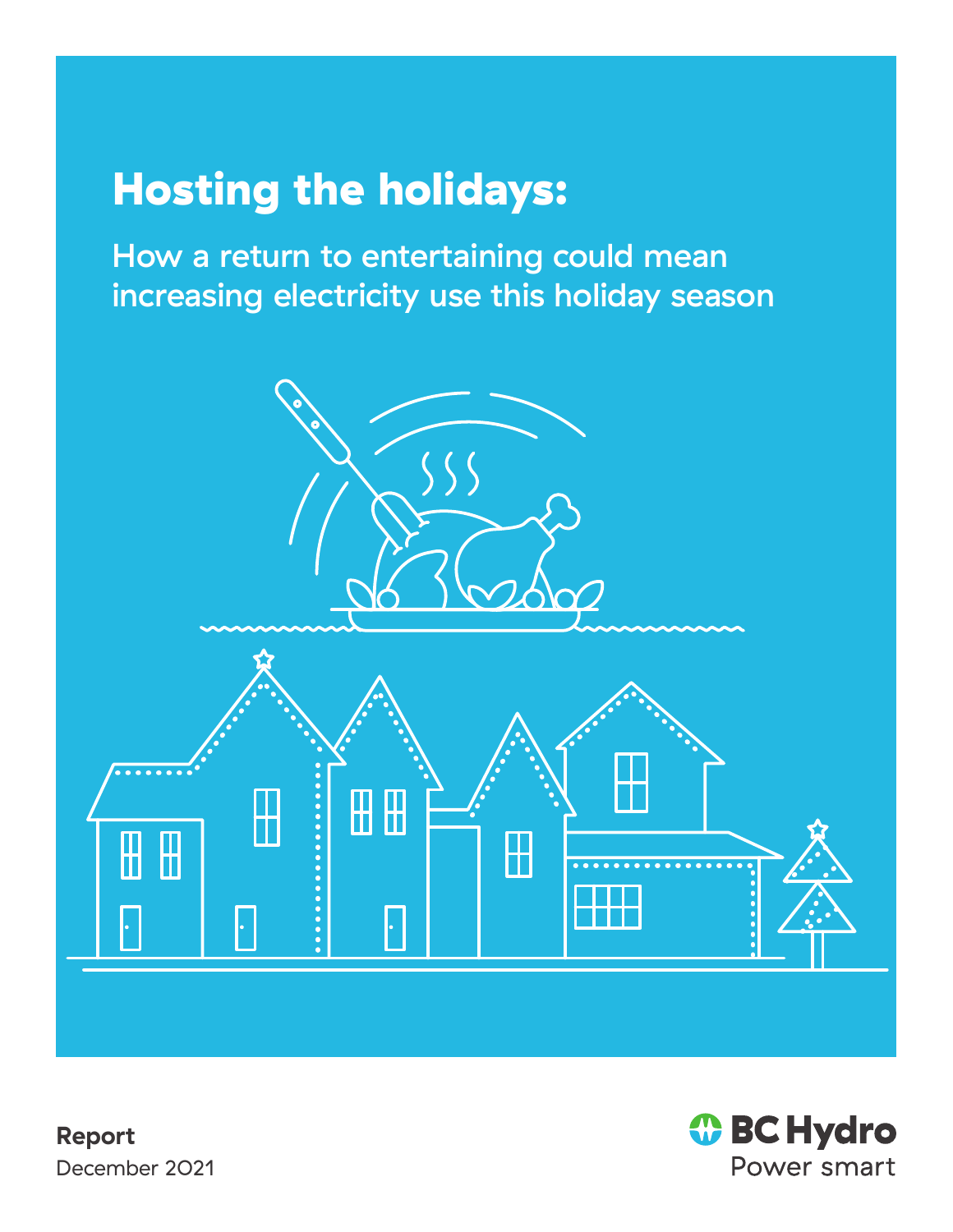## Hosting the holidays: How a return to entertaining could mean increasing electricity use this holiday season

Last year, COVID-19 stay-at-home measures meant fewer gatherings with family and friends and far less holiday hosting. This year, with an impressive provincial vaccination rate, British Columbians plan to make up for lost time by hosting, decorating and cooking big meals. While holiday dinners and gatherings will bring more holiday cheer, they could also result in higher than expected electricity bills.

## **Highlights**

- BC Hydro data shows overall residential electricity load dropped on Christmas Day and Boxing Day in 2020.
- This drop in load can be attributed to the staying home and 'ordering in' behavior that COVID-19 created last holiday season.
- In fact, the most significant drop in load on these days happened in the evening between 4 p.m. and 10 p.m., when in normal years, most would have been entertaining guests.
	- O Christmas Day evening load dropped by over four per cent and,
	- Boxing Day evening load dropped by about seven per cent compared to 2019.
- $\circ$  However, a new survey<sup>1</sup> conducted on behalf of BC Hydro finds most British Columbians will be making up for lost time by hosting more dinners and gatherings over the holidays– which could mean a big rebound in electricity use this year.
- Last year, over half (54 per cent) of British Columbians did not cook a big holiday meal at home with some ordering in and many cooking a regular meal just for their household.
- This holiday season 37 per cent of British Columbians said they will be hosting more gatherings and 43 per cent will be attending more, which could lead to higher electricity use.
- In fact, 97 per cent plan on getting together with family and friends in person, and 44 per cent plan on cooking a big holiday meal.
- And when it comes to decorating, hosting guests seems to have led to the need to impress 14 per cent said they will be decorating more outdoors, and 22 per cent will be decorating more indoors.
- In fact, 51 per cent will be putting up outdoor lights, and most plan to put up at least three to five strings.
- Another 13 per cent plan to decorate with multiple plug-in electronic decorations.
- Electronic lights and decorations will likely result in a load increase over the holidays, much like the one observed in 2018- 2019, that was driven partially by an increase in holiday 'mega displays.'

#### **Solutions**

BC Hydro recommends the following energy tips for a jolly lower-cost and lower carbon holiday season, and beyond:

- Cook for conservation: If you are cooking a big holiday meal, use a microwave, toaster oven or instant pot whenever possible. These options use less than half the electricity of a regular oven.
- Use star power: Appliances can account for up to 20 per cent of a household's electricity use. Using ENERGY STAR certified appliances can help customers save on their holiday energy bills.
- Switch to LEDs: Save about \$40 over the holiday season by switching eight strands of incandescent lights to energy efficient LEDs. LED holiday lights also last 10 times longer and come in a variety of shapes, sizes and colours.
- Plug decorations into timers or use smart plugs to manage electricity use: Reduce electricity costs by only having lights on when needed.
- Give the gift of two in one heating and cooling: Replacing a gas furnace with a heat pump to cool in the summer and heat in the winter, will reduce a typical home's greenhouse gas emissions by up to two tonnes per year.

<sup>1</sup> Online survey conducted by Majid Khoury of 800 British Columbians from Nov 19-21, 2021 margin of error is 3.46%.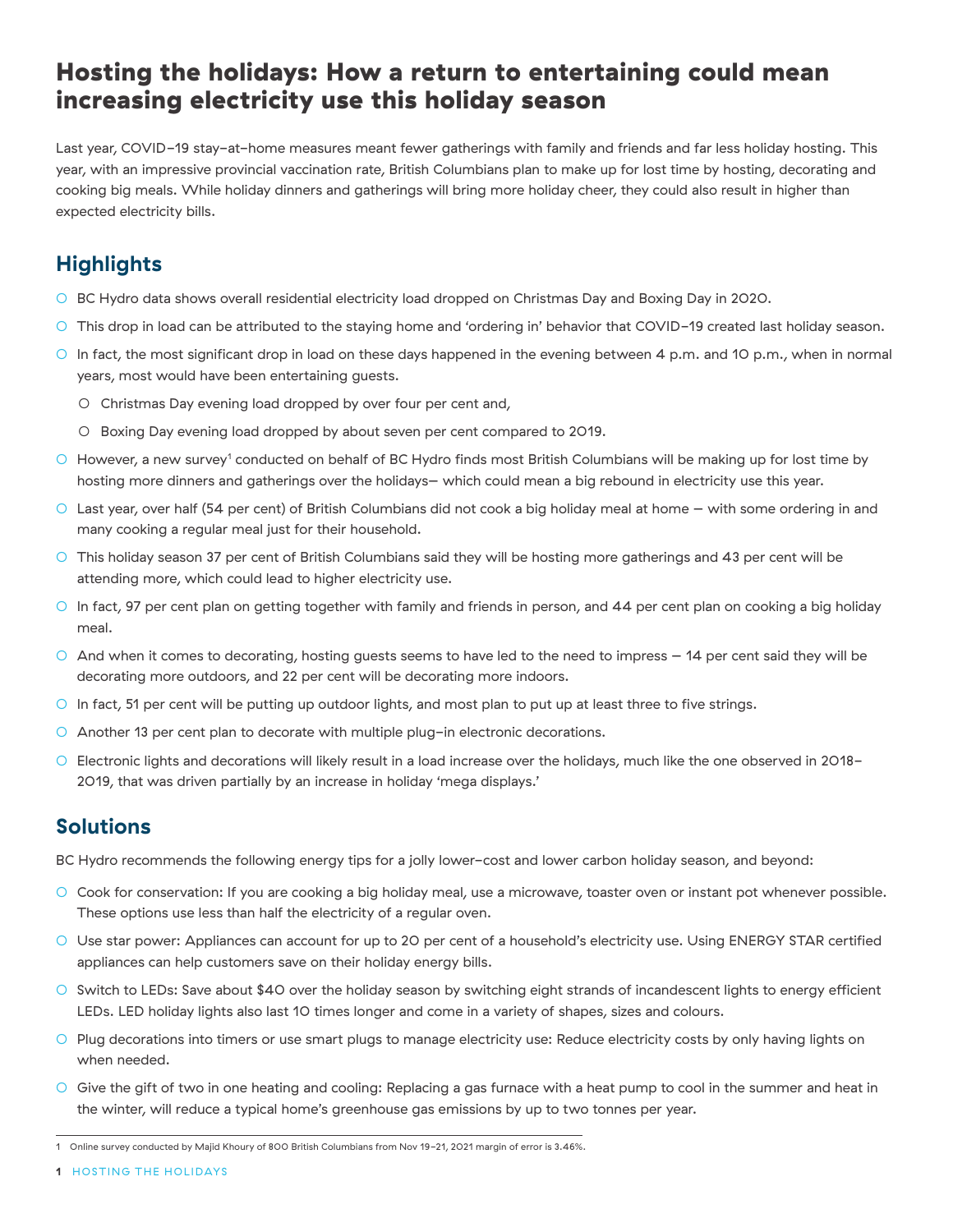○ Use MyHydro: See how cooking and decorating impacts electricity use by using the electricity tracking tools available on MyHydro, which can be accessed from a mobile device or at bchydro.com.

#### **A new normal Noel**

Last holiday season, most British Columbians stayed home over the holidays to help stop the spread of COVID-19. Gatherings with family and friends were largely out of the question, with most turning to virtual celebrations.

This year however, with multiple COVID-19 vaccine options, and an impressive provincial vaccination rate, the holiday season is set to look different. As a 'new normal' sets in, a recent survey conducted on behalf of BC Hydro finds most British Columbians will be making up for lost time by hosting more dinners and gatherings over the holidays– which could mean a big rebound in electricity use this year.

## **COVID-19 holiday electricity effect**

BC Hydro data shows stay-at-home holiday behavior in 2020 resulted in noticeable changes in residential load from previous years.

Overall, there were obvious residential load reductions in the evening on weekends when comparing 2019 and 2020. This is likely due to less entertaining at home and not having guests over on weekend evenings during the holiday season.

However, BC Hydro data shows the most significant changes in residential load pattern during December 2020 were on Christmas Day and Boxing Day. In fact, overall residential electricity load dropped by .59 per cent on Christmas Day and over eight per cent on Boxing Day in 2020 compared to 2019. The most significant drop in load on these days happened in the evening between 4 p.m. and 10 p.m., when in normal years, most would have been entertaining guests. For example, Christmas Day evening load dropped by over four per cent, while Boxing Day evening load dropped by about seven per cent compared to 2019.

| <b>Holiday</b>    | <b>Electricity load % Change 2019 to 2020</b> |
|-------------------|-----------------------------------------------|
| <b>Whole day</b>  |                                               |
| <b>Boxing Day</b> | $-8.13%$                                      |
| <b>Christmas</b>  | $-0.59%$                                      |
| <b>Weekday</b>    | 4.63%                                         |
| <b>Weekend</b>    | <b>O.98%</b>                                  |
| 4 p.m.-10p.m.     |                                               |
| <b>Boxing Day</b> | $-6.84%$                                      |
| <b>Christmas</b>  | $-4.23%$                                      |
| Weekday           | 2.57%                                         |
| Weekend           | $-1.88%$                                      |

## **Home for the holidays**

The drop in evening load on Christmas and Boxing Day can be attributed to the stay-at-home behavior that COVID-19 created last holiday season. In total, 94 per cent of British Columbians said they complied with the health order restrictions over the holidays in 2020 and did not invite or gather with more people than allowed.

This lack of gathering is clearly demonstrated by the fact that over half (54 per cent) of British Columbians did not cook a big holiday meal at home at any point during the holiday season in 2020– with about five per cent ordering in and 30 per cent cooking a regular meal just for their household. Of those who ordered takeout, 65 per cent said they did so because of COVID-19 restrictions that prevented them from gathering.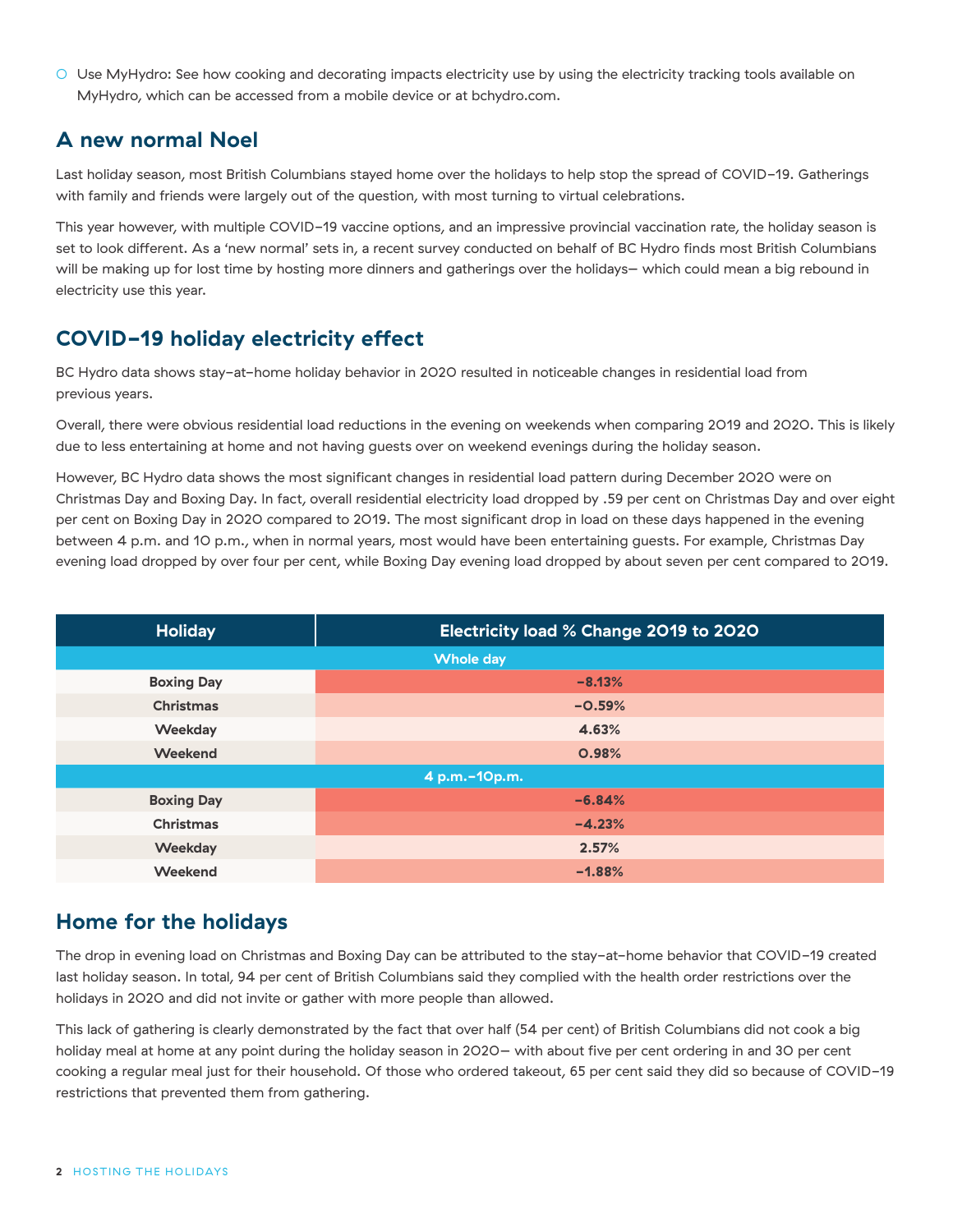For Christmas Day and Boxing Day specifically, compared to pre-COVID-19, 12 per cent said they ordered more takeout on these holidays specifically, and 40 per cent said they cooked fewer or smaller meals on these days, corroborating the stay-at home drop in electricity use data.



#### **Holiday 2021 predictions**

Given the high vaccination rate in B.C. and fewer COVID-19 restrictions, electricity use is predicted to rebound this holiday season as British Columbians make up for lost time with family and friends. Most British Columbians think this holiday season with family and friends will look different than 2020, and unlike last year, 97 per cent plan on getting together with family and friends in person.

When it comes to entertaining 37 per cent said they will be hosting more gatherings and 43 per cent will be attending more. On top of this, 44 per cent plan on cooking a big holiday meal, which could mean higher electricity use.

## **British Columbians' holiday plans 2021**



#### **More gatherings, more decor**

When it comes to decorating, hosting guests at home seems to have led to the need to impress – of those who said their holiday season will look different this year, 22 per cent said they will be decorating more indoors than they did last year, and 14 per cent said they will be decorating more outdoors.

As for decorating outside, 51 per cent will be putting up outdoor lights, and most plan to put up at least three to five strings. Another 13 per cent plan to decorate with multiple plug-in electronic decorations, and seven per cent plan on using plug-in inflatable decorations, which could significantly add to electricity costs. Inflatable decorations have become increasingly popular over the past decade and are costly because they are typically run 24/7 and use a lot more power than a strand of LED lights.

On the topic of LEDs, while many are putting up multiple strings of lights outdoors, 23 per cent are still using a mix of older inefficient incandescent lights with some LEDs, while four percent use all incandescent lights, increasing their energy costs and consumption.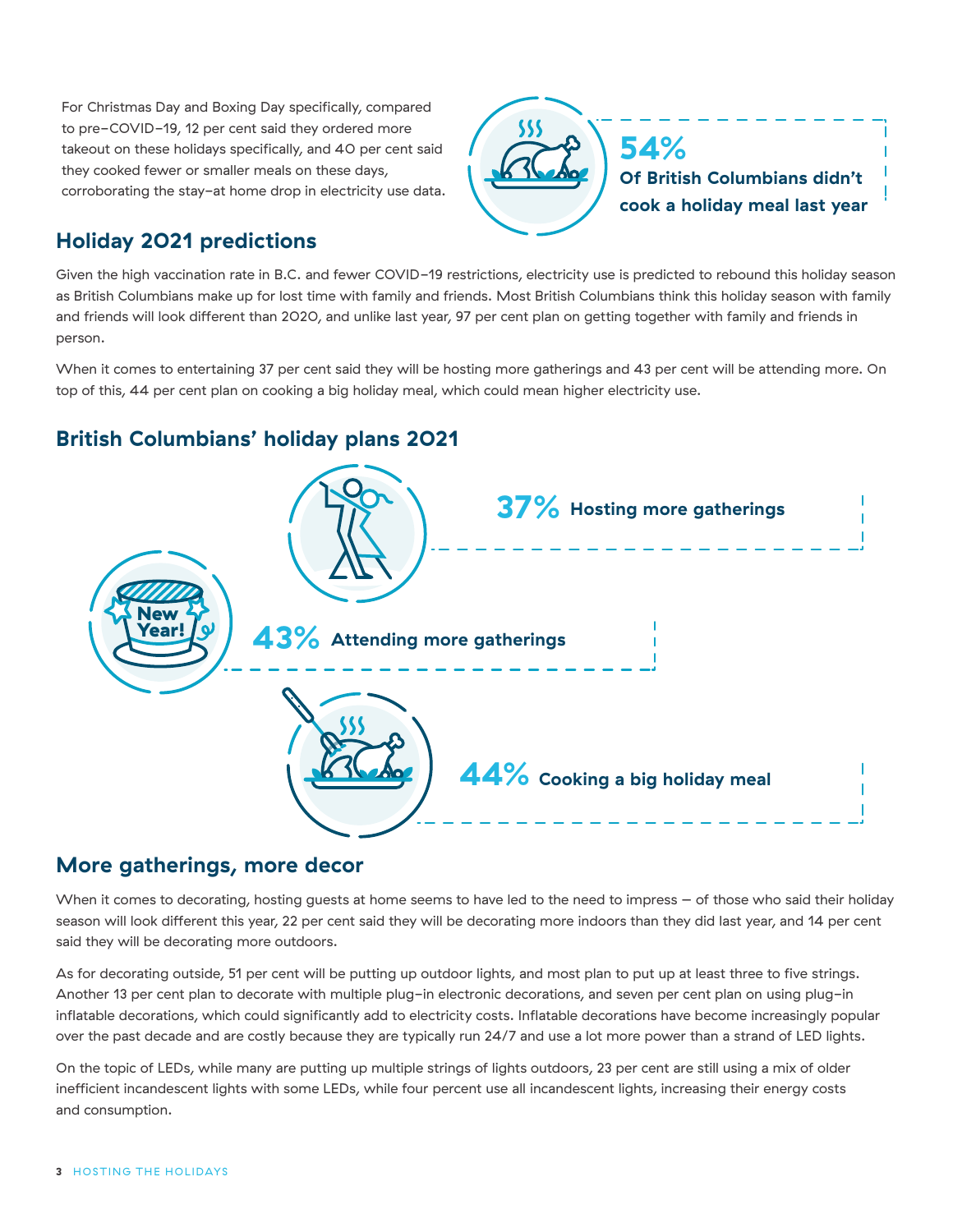Because of the pandemic restrictions and changes in customer behavior, potential growth in holiday lighting load from 2019- 2020 is difficult to determine. This year however, electronic decorations will likely result in a load increase over the holidays, much like the one observed in 2018-2019, that was driven partially by an increase in holiday 'mega displays.'

#### **Outdoor décor – how British Columbians plan to decorate**



#### **Keeping costs down and spirits bright**

The holiday season can get expensive, and BC Hydro recommends taking steps to ensure your energy bill stays low while enjoying the festivities, and in the new year ahead.

If you are in the market for long-term energy savings, give the gift of two in one heating and cooling by replacing a gas furnace with a heat pump to cool in the summer and heat in the winter. It will reduce a typical home's greenhouse gas emissions by up to two tonnes per year.

When hosting guests or cooking a big dinner use a microwave, toaster oven or instant pot whenever possible. These options use less than half the electricity of a regular oven. Appliances can be a major contributor to energy consumption – especially during the holiday season when they are working overtime. Using ENERGY STAR certified appliances can help customers save on their holiday energy bills.

If you are decorating, save about \$40 over the holiday season by switching eight strands of incandescent lights to energy efficient LEDs. LED holiday lights also last ten times longer and come in a variety of shapes, sizes and colours. Plugging into timers or using smart plugs to manage electricity use can also help with electricity costs by only having lights on when needed.

Ultimately, you can see how cooking and decorating impacts electricity use by using the electricity tracking tools available on MyHydro, which can be accessed from a mobile device or at bchydro.com. For more holiday energy-saving tips, and eco-friendly ideas visit **holidays.bchydro.com**.